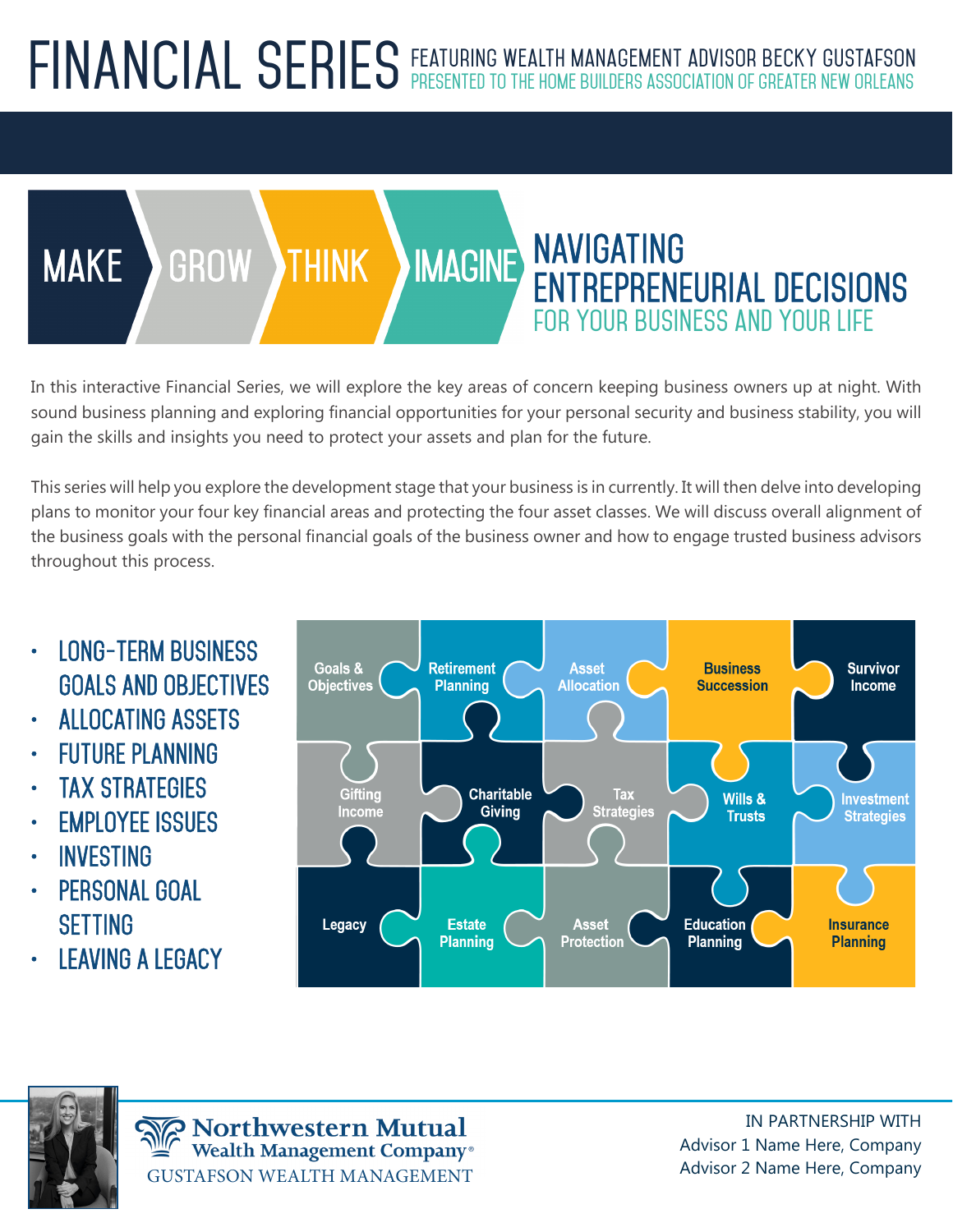## **FINANCIAL SERIES: MAKE**

**make GROW THINK imagine**

**ENTREPRENEURIAL DECISIONS for your business and your life** The business life cycle starts out in the Start-Up Mode. In the early stages of any organization, many businesses are challenged by tracking and conserving cash flow. The need for employees may arise, as well as the financial and human resources obstacles that go along with staffing growth. In the MAKE series, we will delve into the demands and major

**NAVIGATING** 

#### **TOPICS OF DISCUSSION**

- **PHYSICAL BUILDING ASSETS**
- **HUMAN CAPITAL EMPLOYEE GROWTH**
- **BUSINESS REPUTATION**

challenges that business owners face within the first two to three years in business.

- **CLIENT RELATIONSHIPS**
- **BUSINESS OWNER'S ROLE AND SKILLS SETS**
- **FINANCIAL STABILITY**
- **PLANNING FOR GROWTH**



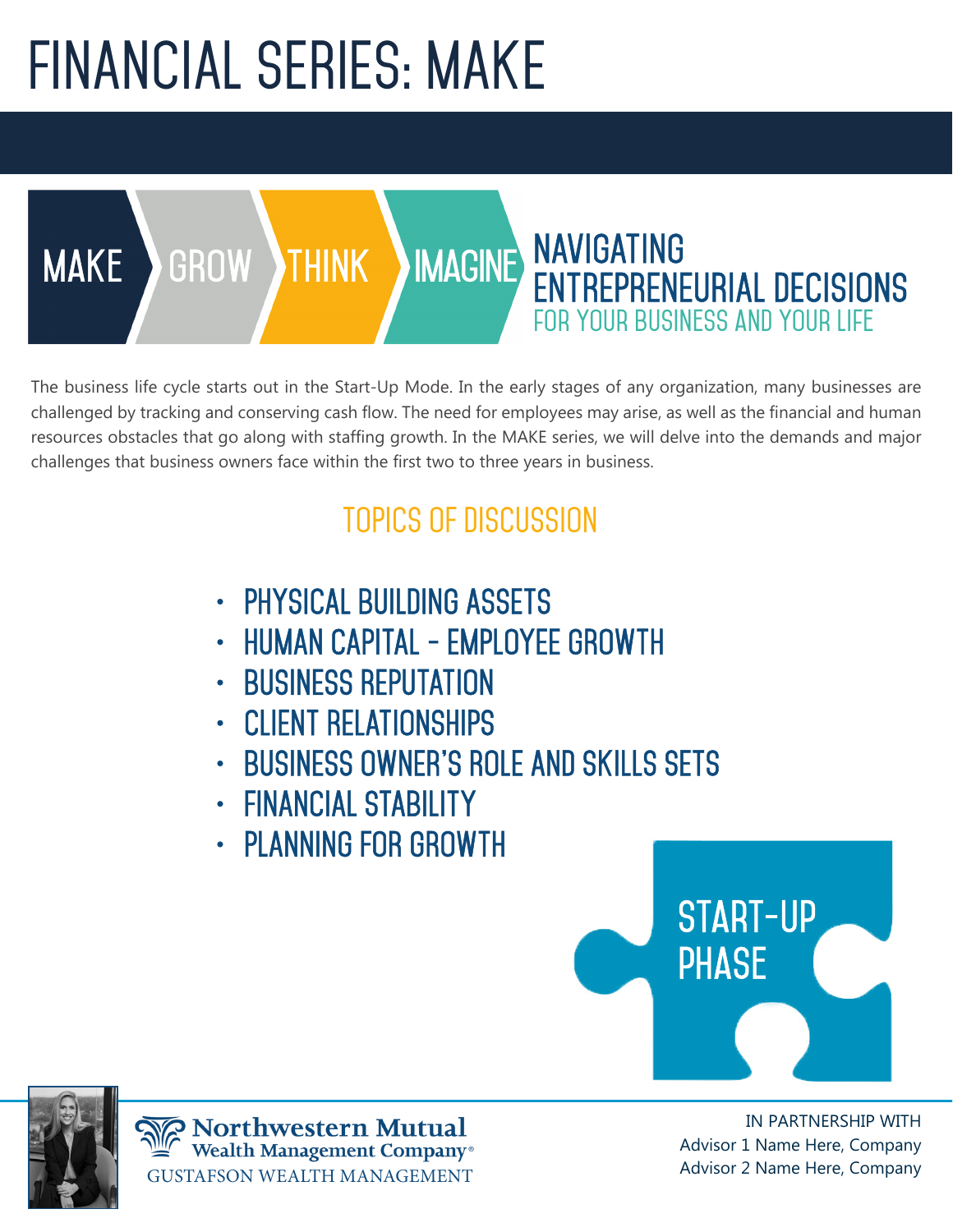## **FINANCIAL SERIES: GROW**

**make GROW THINK imagine**

In the Growth Phase, the organization will face new opportunities and challenges. Profits may be increasing and systems and processes have been established, but greater competition abounds. There may be more need for financial resources as the company grows and a struggle to find balance in the owner's responsibilities and demands. With effective management and careful business planning, companies can succeed and develop at stable rate during this growth phase.

**NAVIGATING** 

**ENTREPRENEURIAL DECISIONS**

**for your business and your life**

#### **TOPICS OF DISCUSSION**

- **RISK MANAGEMENT**
- **EMPLOYEE BENEFITS**
- **FINANCIAL PLANNING**
- **CLIENT RELATIONSHIPS**
- **BUSINESS STRATEGY**
- **OVERCOMING COMPETITION**
- **PLANNING FOR MATURITY**



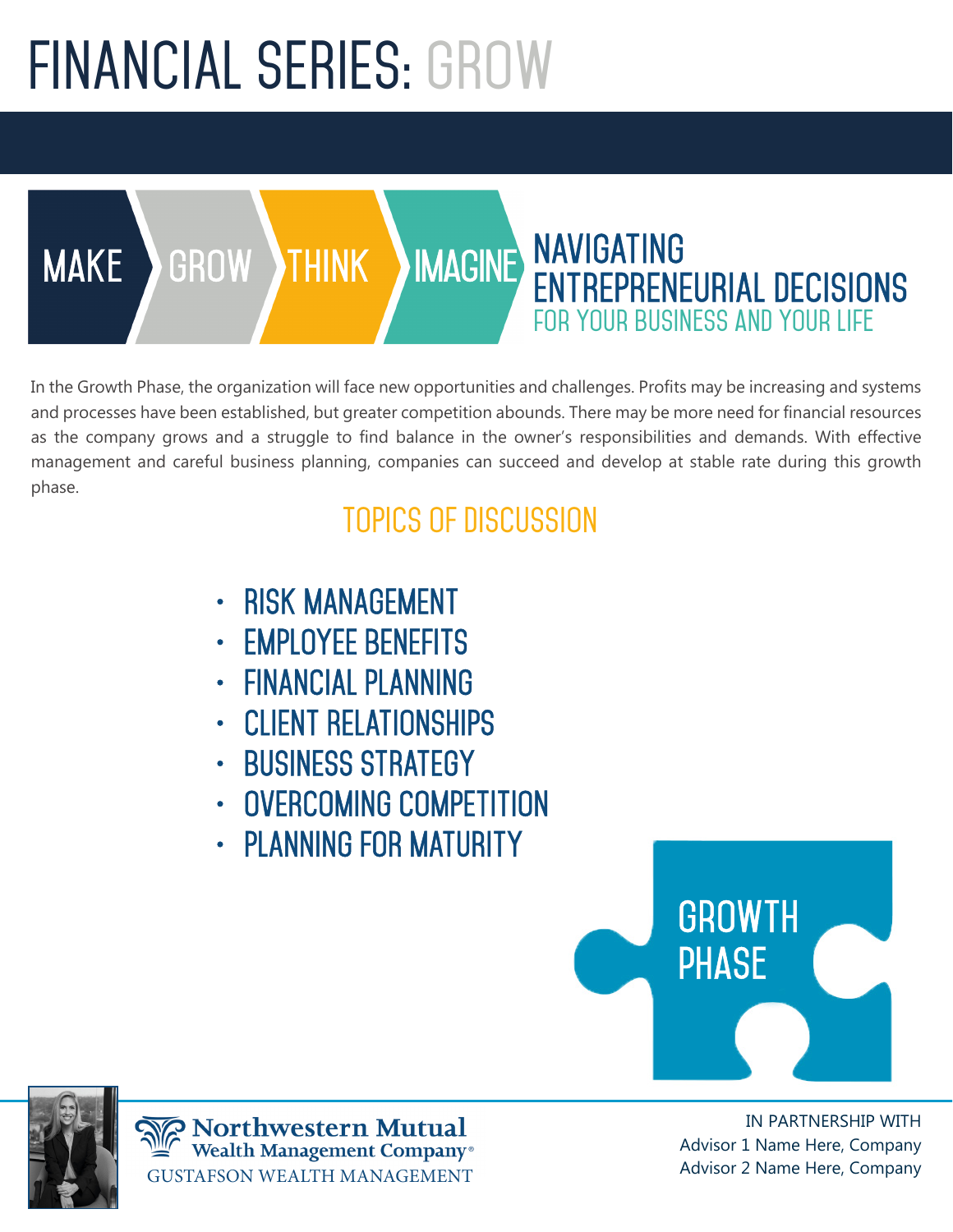## **FINANCIAL SERIES: THINK**

#### **NAVIGATING ENTREPRENEURIAL DECISIONS for your business and your life make GROW THINK imagine**

During the Think Phase, the organization is reaching maturity. The company is likely thriving and has gained substantial market share and a well of loyal customers. Sales growth may not be explosive, but it is positive and secure. The management of the business has become routine and well-defined. The challenge for the business owner at this stage is to resist getting too comfortable. It's imperative to focus on changing trends, marketplaces shifts and remain competitive. Areas of opportunity can include automation, outsourcing, and improved productivity.

### **TOPICS OF DISCUSSION**

- **COMPETITIVE ENVIRONMENT**
- **MANAGEMENT REFOCUS**
- **LONG-TERM PLANNING**
- **PROCESS AUTOMATION**
- **IMPROVED PRODUCTIVITY**





**Northwestern Mutual Wealth Management Company®** GUSTAFSON WEALTH MANAGEMENT